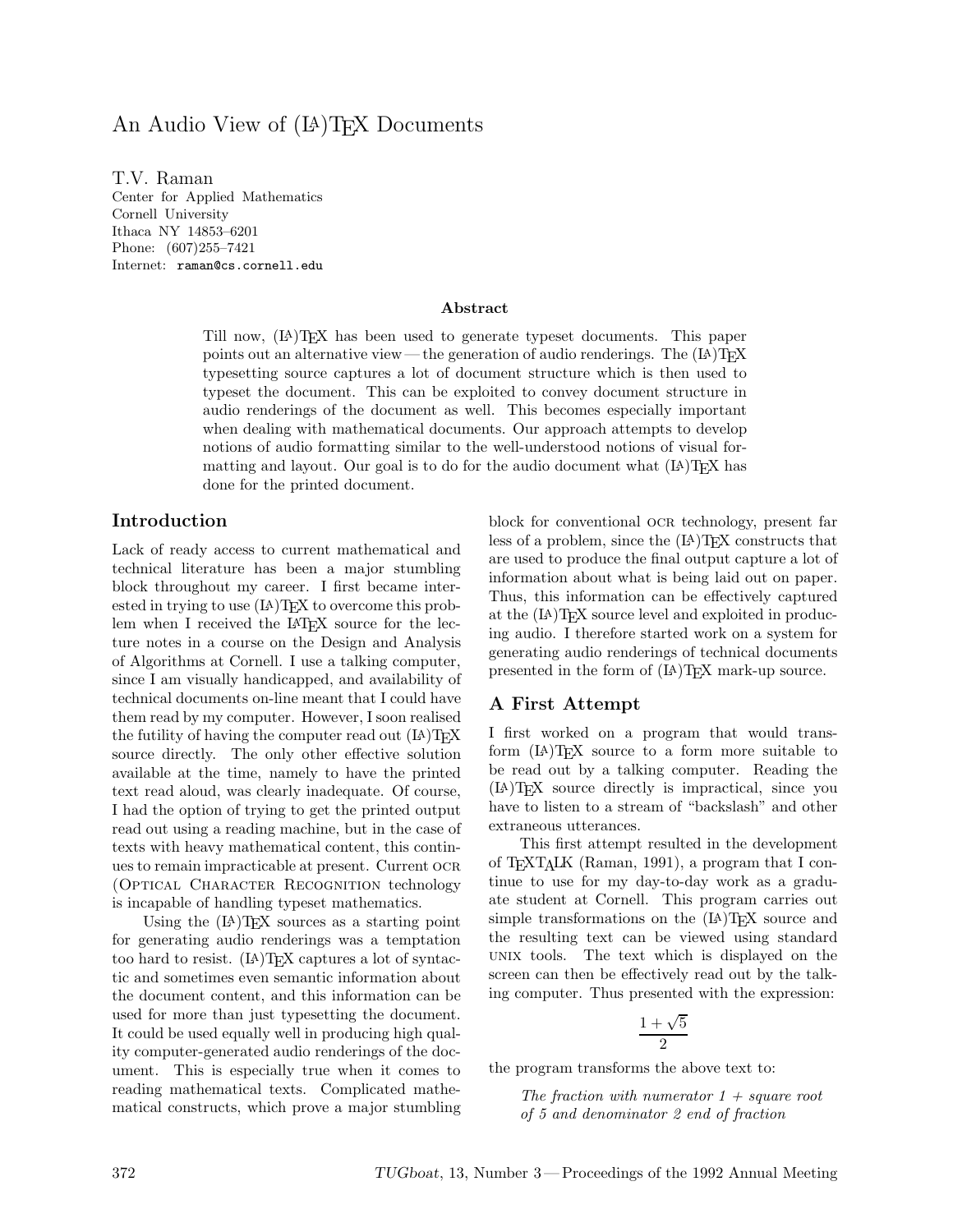This is much more intelligible than the following cryptic utterance which would be generated if the (LA)TEX source were being directly read:

*dollar dollar backslash frac left brace one plus backslash sqrt left brace five right brace right brace left brace two right brace dollar dollar*

TEXTALK modified (LA)TEX mark-up source corresponding to mathematical notation and generated text that would parallel what a human reading out the printed result would say. See the Appendix for a more detailed example. I obtained immediate direct access to several text books whose authors kindly agreed to make available the on-line sources. Currently I also have access to the on-line sources for the AMS bulletins. Thus, the program makes the latest mathematical publications accessible to me.

This first attempt uncovered a lot of interesting issues, which then led naturally to the next step, namely, developing notions of audio formatting analogous to the well-understood notions of visual formatting. Though the program as it works is eminently usable, the audio renderings generated are not as effective in conveying the complete structure of the document. Sub-expressions occurring in a complicated expression make perfect sense when handled by the system, but it is still difficult to comprehend extremely complicated mathematical expressions, especially in terms of understanding how the various sub-expressions interact with one another. The example in the Appendix, which shows the text generated for a complex math expression, makes these shortcomings explicit.

# **A Rigorous Approach**

The initial implementation revealed the need for developing a rigorous approach to audio formatting. It also became apparent that in order to do full justice to the audio, carrying out transformations based on a linear scan of the  $(L)$ T<sub>EX</sub> source itself was not adequate. Even though (IA)T<sub>E</sub>X source contains a lot of useful information about document structure, the earlier approach of string substitution, i.e., scanning the source and applying simple transformations fails to fully exploit all of this information. The transformations carried out tended to be local in nature as string substitution ignores global structure and this was identified as a principal cause of the ineffectiveness in conveying global structure. The above becomes clear when we compare the readings corresponding to a complicated expression generated by a trained and experienced reader with those generated by the system. See examples 2 and 3 in the appendix for a comparison. In fact even a

straightforward transcription of the text as present in the recordings from the Recordings for the Blind (RFB) loses a lot of information. This is because the trained reader inserts appropriate pauses and uses other prosodic cues to convey the nesting of complicated sub-expressions. This shows clearly that a system that attempts to read out the text resulting from carrying out simple transformations to the (LA)TEX source will be unable to convey such structural information. The trained RFB reader is able to insert appropriate cues into the spoken text only after having parsed and re-parsed the expression. This shows a clear need for first constructing higher level representations of the expression in order to improve the quality of the audio rendering. Thus, there are two steps to audio rendering:

- generate the text to be spoken, and
- "audio format" this text, i.e., insert appropriate cues into the spoken text in order to convey structure.

**A two-step approach.** The preceding discussion shows that a better approach is to subdivide the problem into:

- 1. building a high-level model of the document by parsing the (LA)TEX source, and
- 2. generating audio renderings by applying appropriate audio formatting rules to the resulting structure.

**Advantages.** This approach no longer suffers from the drawbacks alluded to earlier. This is because the audio renderings that are now driven off a highlevel representation of the document can draw upon global knowledge of document structure. Thus, while sub-expressions continue to be formatted for audio by applying transformations as before, the audio renderings can now capture information about how various entities appearing in the document relate to one another. The human reader conveys such structural information using prosodic cues. When using computer-generated speech, the range of prosodic cues that we can use is limited in comparison. However, these can be augmented by using non-speech audio cues. By *non-speech* audio cues, we mean short chords of music, beeps etc. that can be used to convey non-textual content. These can prove extremely useful, since they can be used to cue the listener to extra-textual content without introducing unnecessary verbiage in the audio renderings. In addition, the audio documents generated from such high-level document structures will be capable of allowing the user to browse the document.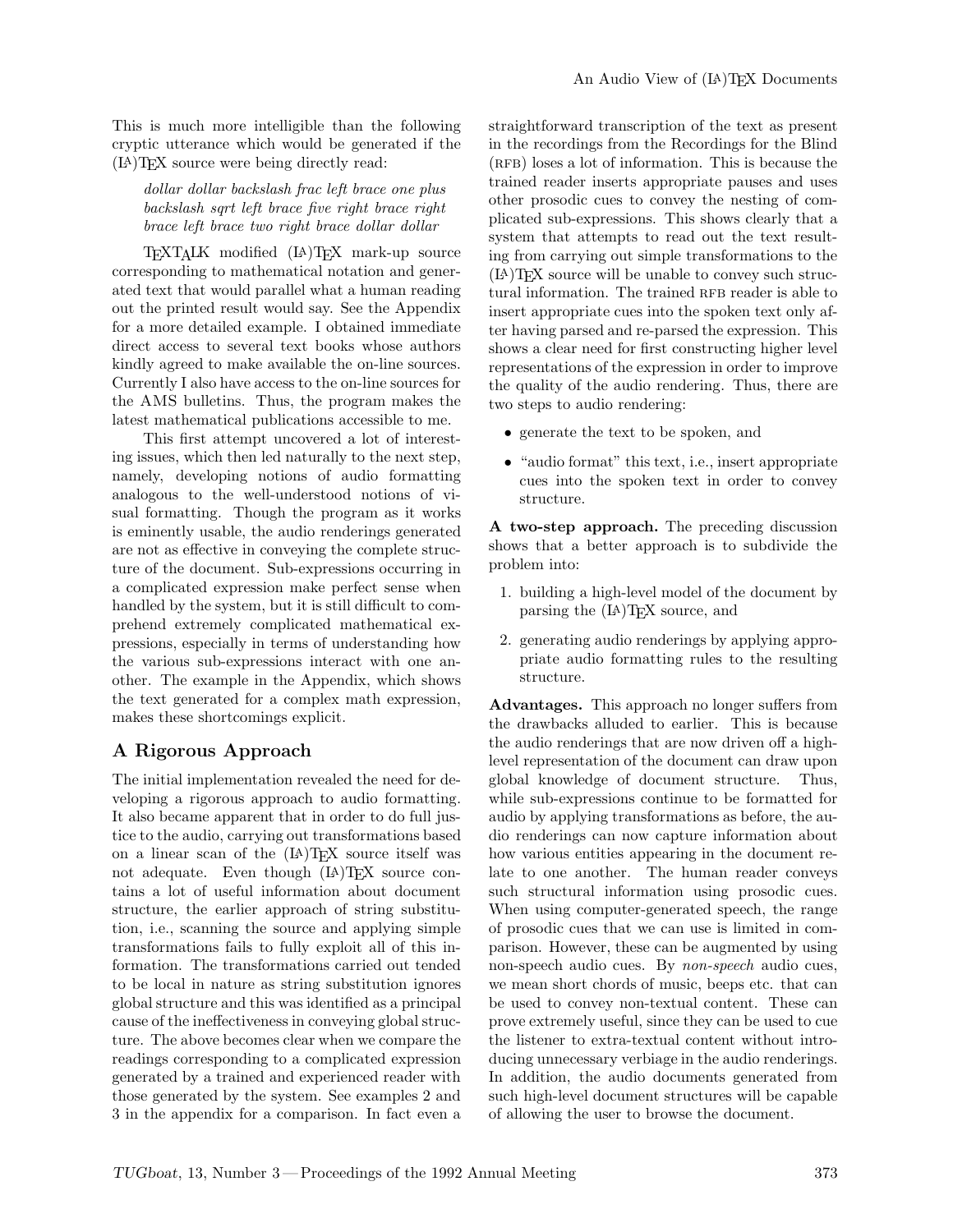# **Generating High-Level Document Models from (LA)TEX Source**

This section details the approach we have taken to solving the first of the two sub-problems outlined in the previous section. Well-written  $(LA)$ T<sub>E</sub>X documents capture document structure using macros designed to reflect logical rather than layout structure. This fact is heavily relied upon when generating high-level models, given specific instances of (LA)TEX documents. This forces certain constraints on the type of  $(LA)$ TEX documents that such a system will be able to handle. These constraints are described in the following subsections. We then give an approach for generating such high-level models for (LA)TEX documents satisfying these constraints.

**Defining high-level models.** We think of highlevel models of the documents as being given by abstract syntax trees corresponding to a specific language  $\mathcal{L}$ . Different document types satisfy different languages, and thus have different high-level representations. The abstract models we define are thus specific to a given class of documents. For the present we will consider the article style of LATEX.

**A hierarchical structure.** Documents conforming to the **article** style of LAT<sub>EX</sub> have a clear hierarchical structure. The document divides neatly into a simple tree structure where the subtrees correspond to various structural units such as section, subsection, etc. LAT<sub>F</sub>X documents have this structure clearly tagged by the use of standard LATEX constructs and this allows us to get at the highlevel structure (Lamport, 1986). Similar structures are also easy to obtain from well-written TEX documents where the structure is marked up using macros from standard packages such as plain TFX  $(Knuth, 1984)$ . However, since T<sub>F</sub>X does not always insist on the use of predefined structures for marking up the document, this step can prove difficult when dealing with raw T<sub>E</sub>X documents.

Defining a recognizable class of  $(\text{I}A)$ T<sub>E</sub>X doc**uments.** T<sub>E</sub>X as described by Knuth (1984, 1986) is a powerful typesetting language and embodies many features of a programming language. By providing primitives normally found in a programming language it affords immense flexibility to the designer of a document. However, with this flexibility come a lot of problems, since such power in the hands of an average user can prove dangerous.

All power corrupts and absolute power corrupts absolutely!

This statement is true in the world of TEX documents as well. A properly prepared T<sub>E</sub>X document uses the power of the language sparingly and avoids mixing typesetting commands with document content. Using well-designed formats results in  $(A)$ TFX source that clearly reflects the document structure. However, the ease with which new constructs can be defined in TEX means that the above principles are often violated.

Documents which rely on absolute commands like \vskip to achieve document structure by providing the right visual effect present serious problems to a program that is trying to build a higher level model of the document. This is to be expected since the use of such absolute commands within the text of an electronic document indicates an assumption that the electronic source will be used only for typesetting the document. Thus, the first and most important constraint that we impose on the class of (LA)TEX documents that we handle is that document structure be clearly tagged using only standard macro packages. Thus our current parser recognizes an enumerated list in LATEX which is clearly marked up, i.e., each new item is explicitly tagged using \item. However, if an author chooses to mark-up certain items in an enumerated list by using \item and other items by \foo, where \foo has been defined by the author to generate the right visual effects required to signal a new item, the parser fails to recognize some of the items in the list.

**Classifying (LA)TEX macros.** The level of complexity present in constructing an abstract model of a document given its  $(A)$ T<sub>F</sub>X source is directly determined by the type of macros used by the author. Macros can be used to mark up document structure, for laying out specific structures and objects, and for achieving visual effects. As pointed out above, macros are also used to augment predefined formats. In addition, macros are also widely used to make the task of keyboarding easier. This multiple use of macros causes some difficulty when constructing high-level models of a  $(L)$ T<sub>E</sub>X document. In order to define the class of  $(L)$ <sup>T</sup>FX documents we can handle, we need to classify T<sub>EX</sub> macros according to how they are used. This will allow us to clearly define the class of macros that we can handle in our document recognition step and will, in effect, define the class of documents that the system will be able to recognize. Further, this classification step will also indicate to what extent we should expand macros during the recognition step and how the abstract model is to capture macro calls.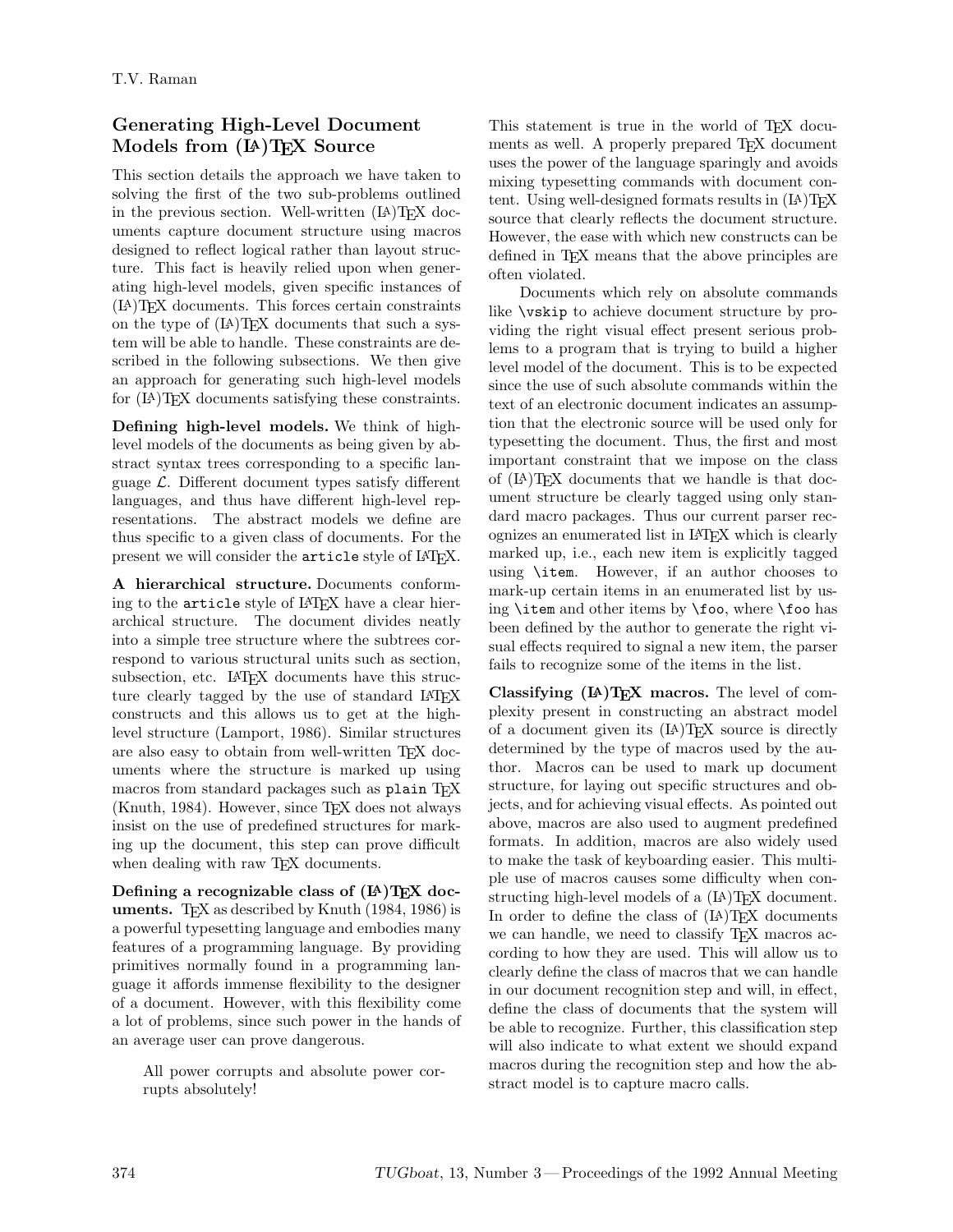In the following,  $\mathcal{M}_U$  is used to denote the universal set of all macros. The various subsets are denoted by appropriate suffixes.

**Graphic.** This subset will be denoted by  $\mathcal{M}_G$ . Macros that provide primitive typesetting operations such as the \kern and \hrule control sequences in TEX are typical examples of such macros. They are characterized by their visual nature. Explicit use of such macros in a document does not provide sufficient information to allow for the construction of an abstract model.

#### **Graphic macros representing standard objects.** This set of macros will be denoted by  $M_O$ .

The term *standard object* is used here to refer to commonly occurring entities such as integrals and fractions. These objects have a standard visual template according to which they are typeset, and a properly composed document renders these visually by using specialized macros that take appropriate arguments. Thus, by their very nature, such macros capture a functional representation of the object. When confronted by such macros in a document, it is unwise to try and expand them any further in terms of the lower-level control sequences from which they have been constructed. Thus, the \frac macro of LATEX contains all the higher-level information we can get about the object it renders, and the model we build should capture this call.

Another difficult subset of macros that belong to this category are special symbols built up with primitive control sequences. This is typical of complicated combinations of primitive macro calls that are used to create special visual effects. When building the higher-level model of the document, we need to capture the essence of what is being conveyed by the use of such macros, rather than the result of expanding the macro call. Thus if \Real has been built up using a set of primitive *visual macros* to produce a real number symbol, the abstract model should stop by capturing just the macro call \Real rather than attempting to expand it any further. In fact, expanding the call will actually eliminate information.

In an ideal world the principal type of macros one would encounter when parsing the typesetting source would be elements of  $M<sub>O</sub>$ . However, life is not so simple, and often electronic documents abound with the use of lower level control sequences. Further,  $\mathcal{M}_G \cap \mathcal{M}_O = \emptyset$  does not always hold. It can be argued that the \Real control sequence discussed earlier actually belongs to  $\mathcal{M}_G$ . This would be true if we did not know what the author intended to represent by the use of the macro, which could often be the case.

The above is also true of the use of T<sub>E</sub>X control sequences such as **\atop** and **\over**, which often require some knowledge of the context in which they are used in order to come up with a semantic interpretation of their use. Thus, the use of \atop in a nested subscript often means conjunction, while it means something entirely different when used in rendering a Legendre symbol. Consider the following example (Knuth, 1984:145, 320 (**ex. 17.9**)):

$$
\sum_{\substack{1 \le i \le p \\ 1 \le j \le q \\ 1 \le k \le r}} a_{ij} b_{jk} c_{ki}
$$

which is produced by:

\$\$\sum\_{{\scriptstyle 1\le i\le p \atop\scriptstyle 1\le j\le q} \atop\scriptstyle 1\le k\le r} a\_{ij} b\_{jk} c\_{ki}\$\$

**Macros for simple text substitution.** This class of macros will be denoted by  $\mathcal{M}_T$ . These macros are typically used to make the task of keyboarding easier. In most situations it is safe to expand these macros since their expansion does not lead to loss of structural information. However, once again M*<sup>O</sup>* ∩  $\mathcal{M}_T = \emptyset$  is not always true.

Consider the use of the macro \reader in the following sentence.

#### "We are working on a \reader for electronic documents."

where \reader has been defined elsewhere as

#### \def\reader{new exciting reading machine}

This macro clearly belongs to  $\mathcal{M}_T$  in the context in which it is described. Expanding it directly will lead to the text "We are working on a new exciting reading machine for electronic documents." This can now be easily rendered in audio.

However, viewed from a different perspective, i.e., the use of \reader as a logo, this macro could well be said to be in  $\mathcal{M}_O$ . In the context of audio formatting, we may wish to render the result of the call to the \reader macro differently.

**Recognizing the type of a macro.** Recognizing the class to which a given macro belongs is a hard problem. In general, no universal classification will always hold, as is clear from the previous description. However, we can use some simple heuristics to classify a major subset of the commonly occurring macros. Clearly all the primitive typesetting operations provided by TEX in terms of putting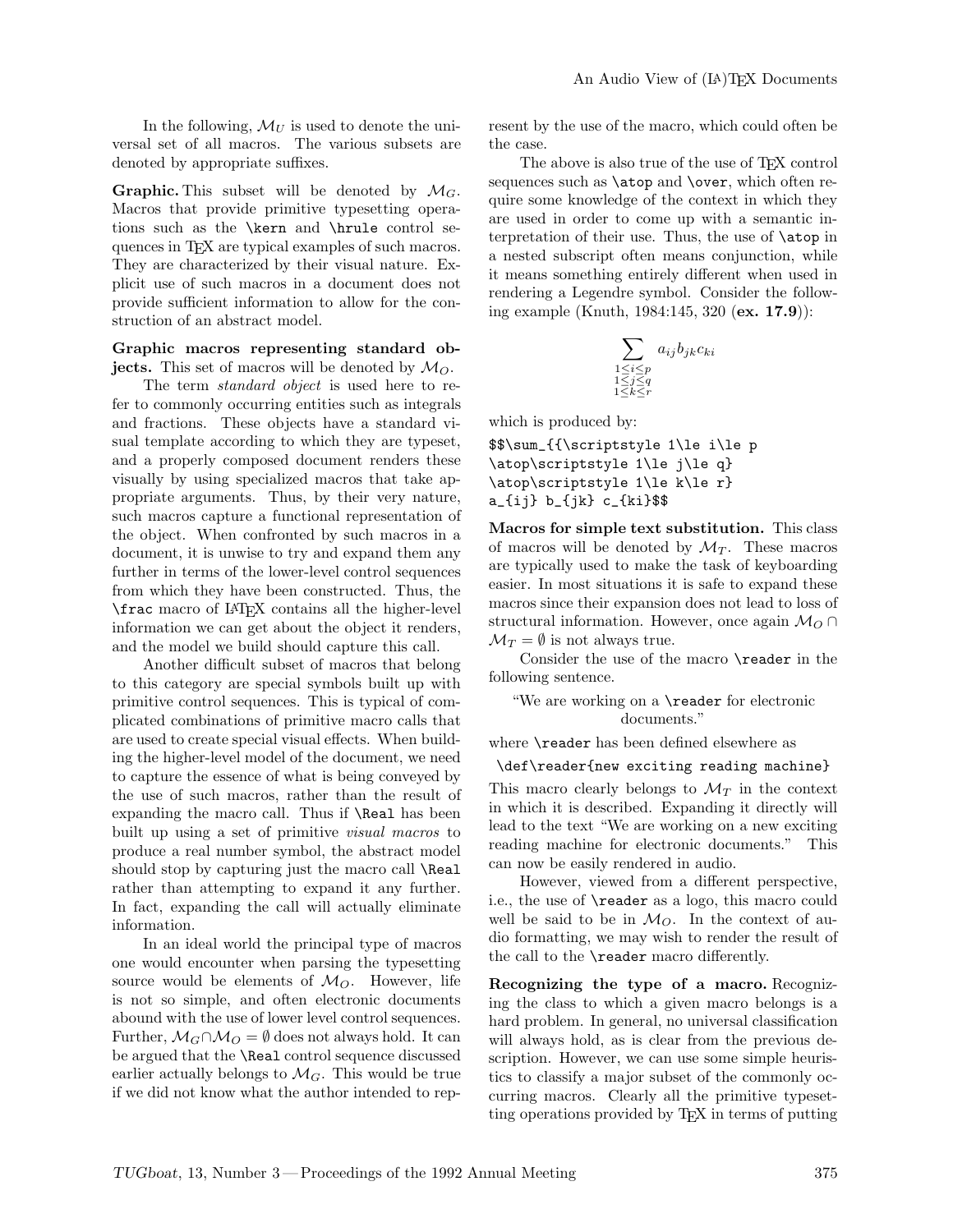marks on paper belong to  $\mathcal{M}_G$ . Further macros that are known not to be in  $\mathcal{M}_G$  but take arguments are typically in  $\mathcal{M}_O$ , since the use of macro arguments normally indicates that a template is being filled up. Macros that which do not fall into either category now fall into  $\mathcal{M}_T$ . Given more information about the context in which the macro is being used, it becomes possible to further refine the above classification.

**Summary of constraints.** To summarize, here are the constraints we need to impose on the class of (LA)TEX documents we can handle:

- 1. document structure should be clearly marked up,
- 2. explicit use of absolute commands should be avoided, and
- 3. use of macros should reflect semantics and logical structure rather than physical layout.

These constraints have been introduced while discussing the global document structure. However, they hold equally well when considering specific components of a document, such as mathematical expressions occurring within the document.

**Format-independent techniques of information capture.** The above discussion also reveals the need for developing a framework for representing information in electronic documents independent of any single "display" method. TEX goes a long way in achieving this for mathematical documents. However, since all the primitive operators used to achieve this are also available to the average user, TEX documents do not always conform to the constraint that information in a document be represented independent of formatting details. As these concepts become better understood, we need to work towards the development of a language for representing structured information in electronic documents. Some of this has already been achieved by sgml (Standard Generalized Mark-up Language, ISO, 1990) and there is a clear need to carry over this work to cover mathematical documents as well. Development of such format-independent techniques of information capture will allow us to provide alternative methods of accessing the same information structures.

# **Reading Mathematics Aloud**

The previous section pointed out the need for highlevel information capture independent of specific formatting techniques. Given high-level information structures, we need to develop adequate techniques for accessing this information using alternative perceptual modalities such as audio. This section addresses the various questions that arise in developing an effective notational system for mathematics in the audio world. In order to do this, we first analyze how visual notation works and attempt to apply some of what we learn to the audio world.

**Features of visual math notation.** Traditional math notation fully exploits the two-dimensional nature of the visual tablet. It is therefore not linear but achieves conciseness by using subscripts and superscripts. It relies on the eye's ability to move quickly across the paper, and uses visual cues such as delimiters of different sizes to cue these structured movements. Written mathematics is not linear in two different senses of the term, i.e., space and time.

- 1. It uses a two-dimensional display.
- 2. It is not linear in time since the eye is able to move back and forth across the paper seemingly at will.

Both of these features are absent in traditional spoken mathematics. Spoken mathematics on tape is linear in time. In addition, it tends to be wordy since there is no standard way of alerting the listener to complicated syntactic constructions other than describing these verbosely.<sup>1</sup> This can be directly attributed to the apparent lack in audio of the two-dimensional nature of the printed medium. This lack of two-dimensionality is overcome by the reader inserting words such as "open quantity" and "raised to the quantity" in order to cue the listener to the presence of complex constructions. Use of such cues, though effective, causes the audio rendering to be necessarily verbose, making it difficult to grasp the essence of what is being conveyed. Mathematical notation relies on conciseness to express high-level concepts, and as the complexity of the expressions being handled increases, the resulting verbiage in the spoken equivalent of the written expression renders it practically unusable. We need adequate audio substitutes for these features of mathematical notation if we are to have any hope of effectively conveying mathematics using audio.

**Spoken mathematics.**The previous paragraph takes care to speak of *mathematics* in *audio* rather than merely referring to "spoken mathematics". This choice of terminology is intentional. One of the

 $<sup>1</sup>$  See Chang (1983), which is used as a guideline</sup> by RFB for reading mathematical texts.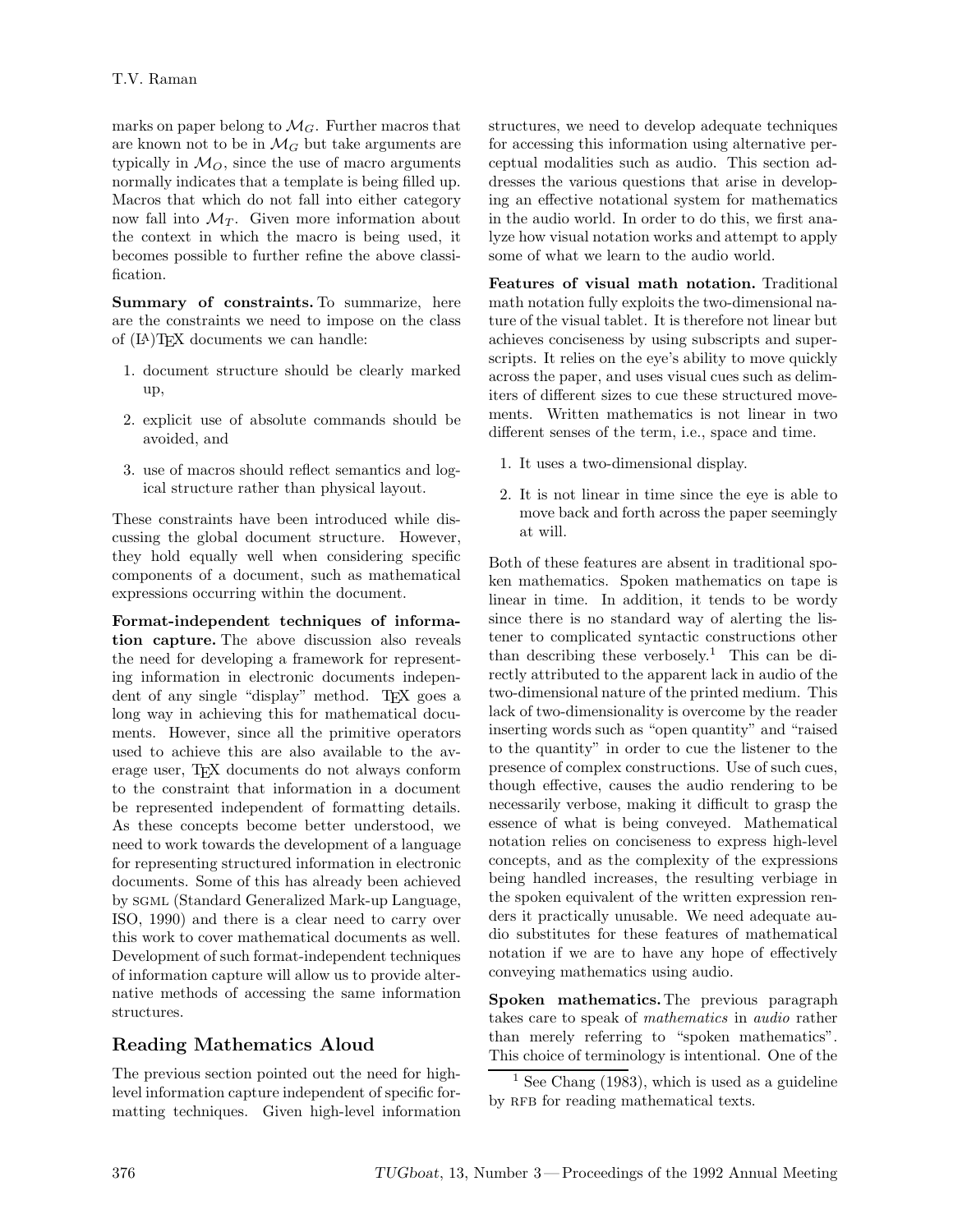ways traditional spoken mathematics conveys complexinter-relationships between sub-expressions is to use prosodic cues within the speech (see the appendix, example 2, for an explicit example). In order to achieve the full expressiveness of a human reading mathematics we need to use a lot of prosodic cues in the speech. Though computers of today can talk intelligibly they are still a long way from achieving this degree of expressiveness. We therefore need to augment the computer's speech ability by a welldesigned system of audio cues which can then be used to better convey extra-textual content when reading complicated expressions.

**Multiple channels of audio.** Non-speech audio cues can be synchronized with the speech output. Thus, by using multiple channels of audio output, i.e., by having both speech and non-speech audio cues playing at the same time, and exploiting directionality of sound, we can offset the disadvantages resulting from not having a two-dimensional display. In fact, the audio document is not restricted to a flat display, and proper use of audio cues can result in effective communication of complex constructs.

**Browsing in an audio document.** The previous subsection addresses the problems resulting from traditional audio documents being linear in space. This subsection in turn addresses the problems resulting from the fact that conventional recordings on tape have been linear in time.

A serious difficulty faced when listening to the recording of a complex expression is that the listener is forced to retain the entire expression. Thus, comprehending spoken mathematics demands a longer attention span. In fact, often it becomes impossible to remember the beginning of a complex expression by the time one has reached its end. This is clearly evinced by the reading of Faa de Bruno's formula presented in the Appendixof this paper. Visual notation, by using different sized delimiters, different levels of subscripts, etc., cues these structured movements, and thereby allows the eye to move around the printed expression. Analogously, we need to allow the listener to move around the expression and access parts of it at will. This will obviate the need for the listener to retain the entire expression in memory.

These structured movements can be performed using the high-level model for the expression that has been constructed at the recognition step. This is one of the major advantages of first recognizing the structure before generating audio renderings.

# **Conclusion**

This paper describes an audio view of  $(LA)$ T<sub>E</sub>X documents. Electronic typesetting source can be used to generate audio documents as well. In order to do this effectively, we need to recognize document structure from the electronic source. Audio renderings will then be driven from this high-level structure. There is a need to develop notions of audio formatting analogous to the well-understood notions of visual formatting. Finally, we need to better understand how visual browsing works in order to build into the system the ability to provide the same functionality in the audio setting.

## **Acknowledgements**

I would like to thank Prof. David Gries for his help and advice in my work. I would also like to acknowledge Xerox Corporation for supporting this work both in the form of summer support during 1991 and 1992 and an equipment grant that enabled the project to acquire a MultiVoice speech synthesizer. I would also like to thank Prof. Bruce Donald for his advice and help and the Cornell Computer Science Robotics and Vision Laboratory for their support during the last year.

# **Bibliography**

- Chang, Larry A. *Handbook for Spoken Mathematics*. Livermore, CA: Lawrence Livermore National Laboratory, 1983.
- Knuth, Donald E. *The Art of Computer Programming*, Vol. 1, 2nd ed. Reading, Mass.: Addison - Wesley, 1973.
- Knuth, Donald E. *The TEXbook*. Reading, Mass.: Addison -Wesley, 1984.
- Knuth, Donald E. *TEX: The Program*. Reading, Mass.: Addison-Wesley, 1986.
- Lamport, Leslie. *LATEX: A Document Preparation System.* Reading, Mass.: Addison-Wesley, 1986.
- International Standards Organization. *Information Technology— SGMLSupport Facilities— Techniques for Using SGML*. Draft, 1990.
- Raman, T.V. TEXTALK. *TUGboat* 12(1), page 178, 1991.
- *Information Processing— Text and Office Systems — Standard Generalized Markup Language* (SGML). October 1986. ISO 8879 – 1986 E.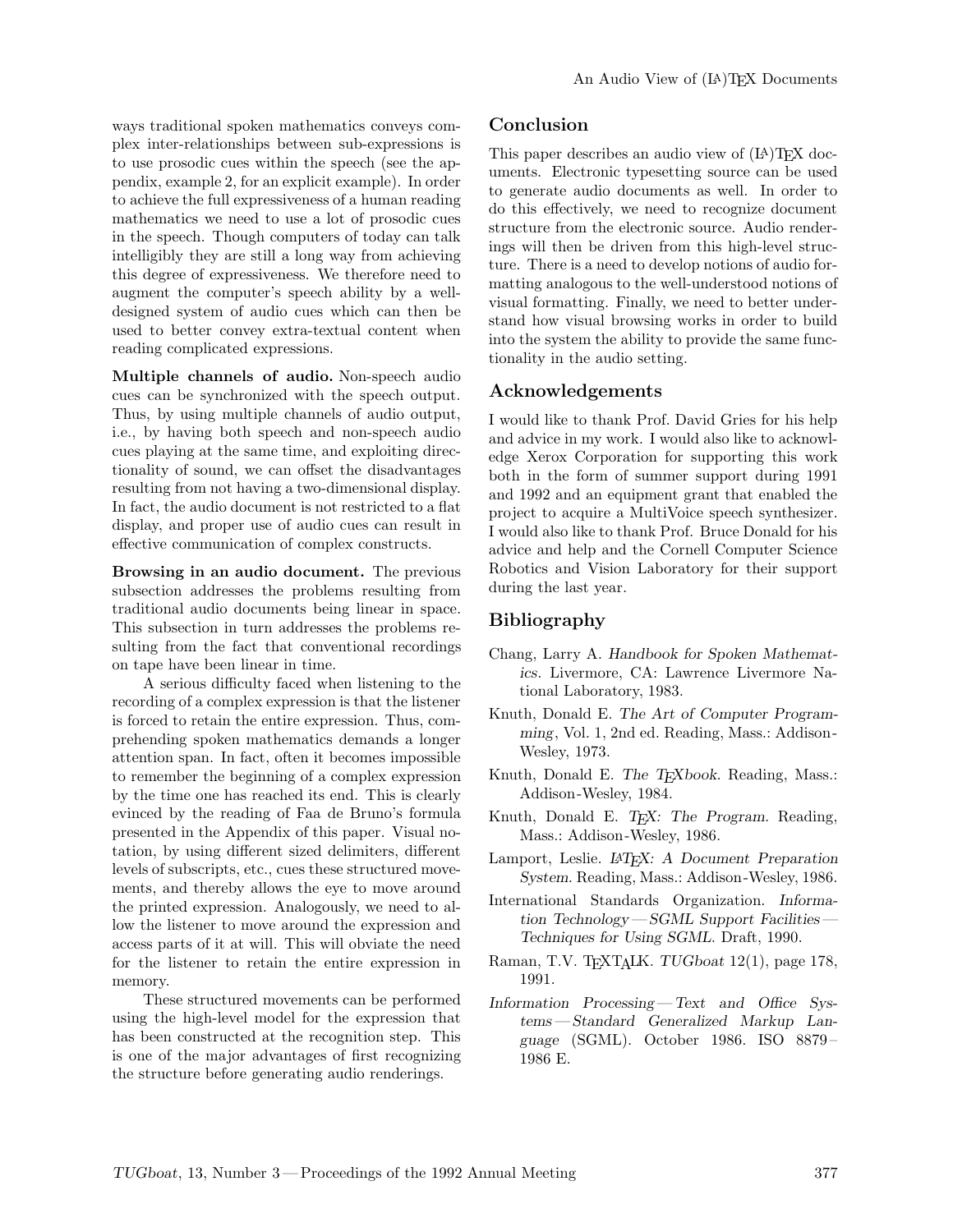# **Appendix: An example of complex math expressions**

This appendix gives the TEX source for a complicated mathematical expression, the transformed text generated by T<sub>EXTALK</sub>, and finally the text as read on the RFB recording of the same expression.

Note: This piece of mathematical text is taken from Knuth (1973:50 (**ex. 21**)):

## **1. The TEXsource**

```
{\bf 21.} {\em [HM25]} (Faa di Bruno's formula.)
Let $D^k_x u$ represent the $k$th derivative of a function $u$ with
respect to x\. The ''chain rule'' states that D^1_xxw = D^1_uwD^1_x u$. If we apply this to second derivatives, we find $D^2_xw =
D^2_u w (D^1_x u)^2+D^1_u w D^2_x u$.
Show that the \{\text{sem} general formula\}/\} is
$D^n_xw =\sum_{0\le j\le n}
\sum_{\scriptstyle k_1+k_2+\cdots+k_n=j
\atop {\scriptstyle k_1+2k_2+\cdots+nk_n=n
\atop {\scriptstyle k_1,k_2,\ldots,k_n\ge0 }}}
D^j_u w \frac{n!}{k_1!{(1!)}^{k_1} \cdots k_n!{(n!)}^{k_n}}
{(D^1_x u)}^{k_1} \cdots {D^n_x u}^{k_n}.
```
The above piece of TEX code was keyed in while listening to the reading of the expression on the RFB tape. This shows up an interesting fact about ordering of subscripts and superscripts. In this case the reader has read the superscript first, and the TFX source reflects this in that it uses  $D^1_x$  rather than the more standard D\_x^1 as recommended in *The TEXbook*. At this time, there seems to be no reason to choose the reader's order of speaking the subscript after the superscript in the general case as against the order one would use if scanning the standard TEX usage linearly. In the case of Faa de Bruno's formula, the reader has used his interpretation of  $D_x^1$  in making this choice. In the interest of being able to easily parse the TEX source, we need to stick to either one of the two orderings when writing TEX documents. The order in which the subscripts and superscripts are eventually read can then be decided at a later stage in the audio formatting.

### **2. Text taken verbatim from RFB's recording** Exercise 21 has a rating of cap h cap m 25

Faa de Bruno's formula.

Let D super k sub x of u represent the kth derivative of a function u with respect to x. The chain rule states that cap d super 1 sub xof w equals cap d super 1 sub u of w cap d super 1 sub xof u. If we apply this to second derivatives, we find that cap d super 2 sub x of w equals cap d super 2 sub u of w times the quantity cap d super 1 sub xof u quantity squared plus cap d super 1 sub u of w times cap d super 2 sub xof u. Show that the general formula is cap d super n sub x of w equals the summation from 0 less than or equal j less than or equal n of the summation over k sub 1 plus k sub 2 plus and so forth plus k sub n equals j, k sub 1 plus 2 k sub 2 plus and so forth plus n k sub n equals n, k sub 1 comma k sub 2 comma and so forth comma k sub n greater than or equal to zero The quantity being summed is

cap d super j sub u of w times the fraction n factorial over k sub one factorial times one factorial raised to the k sub 1 times and so forth times k sub n factorial times n factorial raised to the k sub n the entire fraction times

the quantity cap d super 1 sub xof u closed quantity raised to the k sub 1 times and so forth times the quantity cap d super n sub xof u closed quantity raised to the k sub n

### **3. Transformed text generated by** T<sub>EXTALK</sub> 21. [HM25] (Faa de Bruno's formula.)

Let D super k sub x u represent the k th derivative of a function u with respect to x. The "chain rule" states that D super 1 sub x  $w = D$  super 1 sub u w D super 1 sub x u . If we apply this to second derivatives, we find D super 2 sub x  $w = D$  super 2 sub u w (D super 1 sub x u ) super  $2 + D$  super 1 sub u w D super 2 sub xu . Show that the general formula is

D super n sub x  $w =$  sum sub 0 less than or equals j less than or equals n sum sub k sub  $1 + k$  sub  $2 +$ ellipses + k sub  $n = j$  and below that k sub  $1 + 2$  k sub  $2 +$  ellipses + n k sub  $n = n$  and below that k sub 1 , k sub 2 , and so on , k sub n greater than or equals 0 D super j sub u w fraction with numerator n factorial